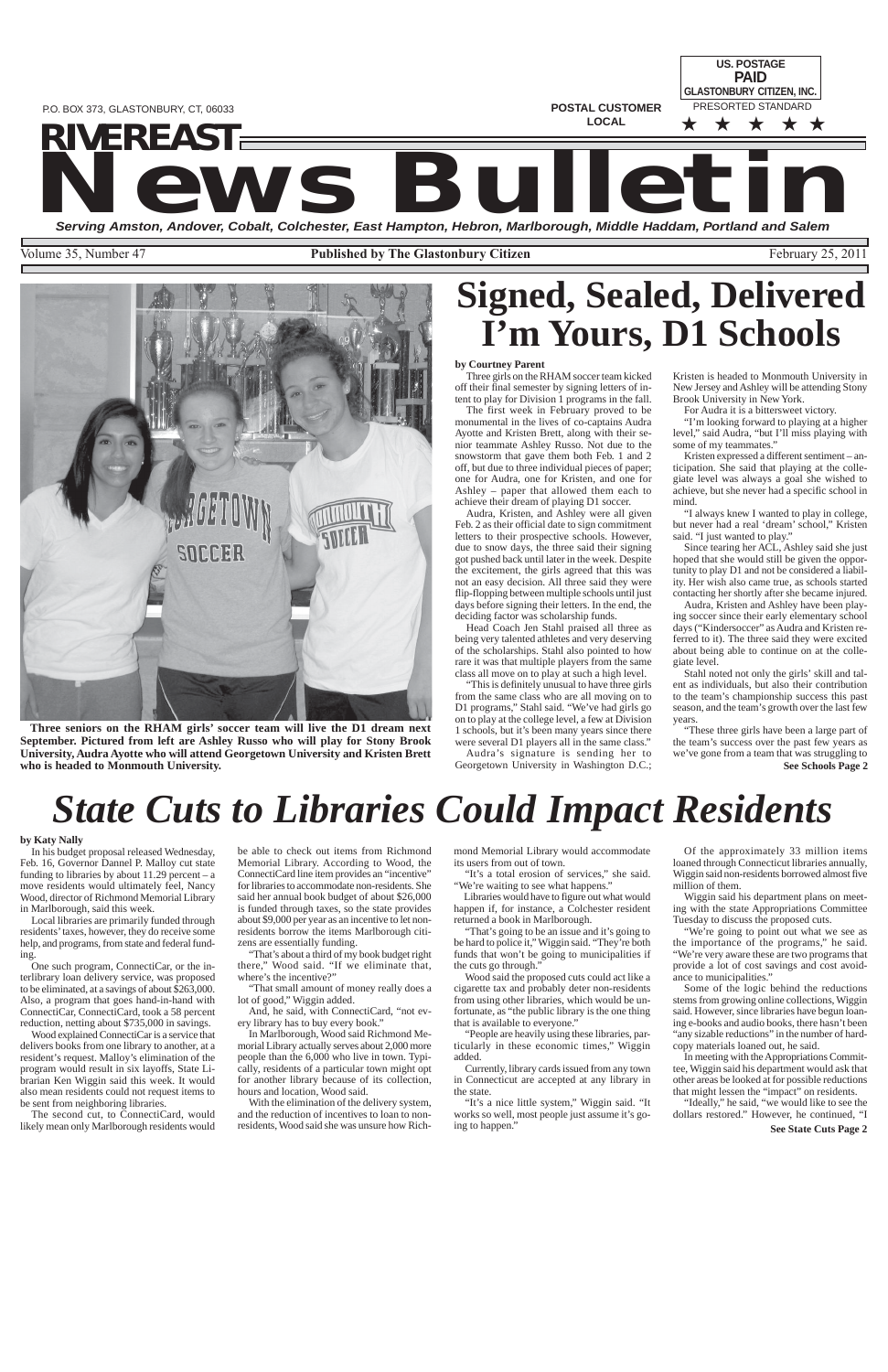#### **Schools cont. from Front Page**

### **State Cuts cont. from Front Page**

make the state tournament, to state champions this past season."

In 2009 the team made it to the semi-finals, but then lost to Avon. However this year was a different story. In a repeat rivalry in 2010, RHAM came up to battle Avon again, only this time they would come up victorious in the Class L State Championship game.

Audra and Kristen recall the first goal of that 2-1 championship win over Avon as their most memorable moment of play. Kristen said they had fooled around in practice multiple times, with Audra sailing the ball long to Kristen who would then head it in. That practice finally got put into play, at the perfect moment, six minutes into the championship game of their senior season.

The last time the team won the title was 15 years prior when Stahl was a member of the team, rather than the coach.

"For me it was a totally different experience winning the championship as a player and then as a coach. As a player I never stopped to think about all the years that had gone into developing a team to win a championship."

Stahl said her team's 2010 championship win was a two-year process, with almost all of her 2009 starters returning for the 2010 season. Ashley was the only starter not to return due to her knee injury.

Stahl said that while inexperience played a role in the team's 2009 playoff loss to Avon, that was not the case this past season. In the 2010 championship game, talent, experience, and great chemistry resulted in the team's victory.

The girls leave behind a legacy as they head to Georgetown, Monmouth, and Stony Brook, beginning their collegiate careers and aspiring for more championship wins in the fall. Stahl hopes the rare success of these three talented seniors will serve as inspiration for her younger athletes.

"I hope some of the younger girls on the team can see the success of Audra, Kristen and Ashley and can strive to play at such a high level themselves," she said.

understand there's a lot of things being cut in the budget."

Malloy's budget proposal includes cutting \$1.76 billion in spending, but also includes \$1.5 billion in tax increases – to sales, gas, income and cigarette taxes. Malloy has also been criticized by unions for seeking \$2 billion in concessions from state employees.

If the proposed cuts to libraries are approved, Wiggin said they "might cause a lot of disruptions.

"We may end up with a hodgepodge of services," he said.

# *From the Editor's Desk* **Observations & Ruminations**

### **by Mike Thompson**

As I wrote last week, I'm in favor of the state nixing the ban on Sunday liquor sales. However, when it comes to the recent debate on re-installing tolls on state roads, I'm squarely on the 'no' side.

Could the state use the money? Sure. But a lot of that toll revenue would come from people who already live here, people who are already facing tax hikes under Gov. Malloy's budget proposal. Now's not the time to throw even more fees on us.

And the opportune word is "us." One state lawmaker who was in favor of bringing back the tolls was interviewed by Channel 30 last week. I forget the guy's name, but he said people from other states, like Massachusetts and New York, are coming into our state and messing up our roads and they should pay for it.

That'd be all well and good if it was just out-of-staters footing the bill. But everyone would have to pay the tolls when they crossed into the state, whether they lived here or not. It seems particularly unfair to those who, say, live in Enfield but work in Massachusetts.

Like I said, now's not the time.

## \* \* \*

It's become a fairly regular feature in the "Letters to the Editor" section: East Hampton resident Dean Markham's letter telling a story from Belltown's past. Many times, they're interesting stories. I recently got an e-mail from Barbara Wallis Felgate, who told me she looks for Dean's letters every week. Last week, Dean wrote about an incident he was reminded of when he saw a picture in the *Rivereast* recently of Barbara's mom, Helen, celebrating her 97th birthday. It seems Dean's letter needs a slight correction.

In his letter, Dean wrote about an incident involving Jack Wallis, and identified Jack Wallis as Helen's husband. However, Helen's husband – and Barbara's father – was Carl Wallis; Jack was Helen's father-in-law, and Barbara's grandfather.

But Barbara didn't seem that upset about the error. In fact, she said, "What was written about my grandfather was not far off the mark. [It] sounds very much like something he would do. And, knowing my grandmother, I have no doubt she approved."

\* \* \*

One of the wonderful things about the Internet is it allows the rest of us to easily see when some fool politician shoots his mouth off. This week's fool politician is Republican Senator Jim DeMint of South Carolina. DeMint, a staunch conservative, told the

Washington, DC, chapter of the Federalist Society (an organization that describes itself as "a group of conservatives and libertarians interested in the current state of the legal order") that President Obama should not be considered the leader of the United States.

"This whole idea that the president is the leader of our country is a mistake," DeMint said. "Leadership starts in the homes, in the communities, in businesses, in churches. … I've lived in a community and I know where the leaders are and it's not in Washington."

Now, the above quote in and of itself doesn't make DeMint a fool politician. What comes next does. DeMint insists he's not singling out Obama, he's "talking about any president." But then he goes on to say that Obama needs to go because he's…..not a good leader.

"It's pretty clear this president is not going to lead," DeMint said. "We've got to replace this president."

But wait, Jim, didn't you just say the idea of the president being a leader is a "mistake" anyway? So why should it matter if Obama is "not going to lead"?

Sure, Jim. You're not singling out Obama. *Suuuuure.*

\* \* \*

The Board of Finance unanimously approved the supplemental appropriation in the amount of \$63,417.30. According to Town Manager Bonnie Therrien, the money will come from the general fund balance. At this time, the school roofs have all been cleared and have been deemed safe by the structural engineer. However, Cruz said this week, there has been some leaking and damage caused by the snow, ice and shovels catching on the roof during snow removal efforts. According to Cruz, the Board of Education will be filing insurance claims on two different areas damaged by the snow and ice. The first of which are the gutters at Gilead Hill School that were twisted by the weight of the snow. The second of which is a portion of the 1988 wing at Hebron Elementary where ice had caused leaking in the ceiling and damage to the sheet rock. The Board of Finance's next scheduled meeting is set for Thursday, March 3, at 7:30 p.m. It will serve as a joint meeting with the Board of Selectmen to discuss the 2011-12 budget.

We had our first taste of spring late last week, when temperatures climbed to the 50s and then the 60s for a couple of days. Reality came crashing back all too quickly, of course, as temperatures plummeted and snowflakes filled the air. But if you want to fill your head with thoughts of warmer weather again, you can this weekend, as the first Mets spring training game of the year is broadcast on TV. It'll be on WCCT, Channel 20 (the call letters used to be WTXX up until last year), at 1 p.m. on Saturday.

The Yankees will have a game that day too, against the Phillies at 1 p.m., broadcast on YES. The Red Sox, meanwhile, won't have a spring training game televised until next Friday, March 4; a 7:05 p.m. game against the Yankees. It'll be shown on NESN, YES and the MLB Network (although I'm guessing it'll be blacked out on the MLB Network, as that often seems to happen whenever the Mets, Yankees or Red Sox are slated to be shown).

The boys of summer, back in action. Even though it's just an exhibition game, it's a beautiful thing. \* \* \*

See you next week.

# **Solar Farm Possibly Coming to East Hampton**

## **by Joshua Anusewicz**

A solar farm may be coming to East Hampton, if a Colchester-based developer gets his wish.

Ron Gaudet, president of White Oak Development LLC in Colchester, has proposed the construction of 22 solar arrays on Gildersleeve Drive, next to the town water treatment facility. He presented his plans at a

public meeting Tuesday.

Gaudet said his proposal would generate 250 kilowatts of energy for the Water Pollution Control Authority (WPCA). According to Gaudet, this would generate enough energy to power 25 percent of the facility.

White Oak Development, which builds homes equipped for solar electric to power geothermal heating and cooling systems, would fund all costs for construction, clearing the land, building fences and maintenance. It estimated the total cost of the project to be \$1.8 million. The land would be leased to White Oak by the town and the energy would be sold to the WPCA at a 15 percent discount.

The company projected the solar arrays would last between 40 and 45 years and would then be either replaced or removed and reforested. The arrays would be slightly visible from Route 66, but only in winter months, Gaudet said. The arrays would be owned by White Oak and leased to the town for \$1 a year.

The proposal was met with positive reviews from the Town Council and the public, who see this as a way to cut energy costs and, in the future, apply for federal grants for renewable energy.

"The way the land is shaped, we don't have much use for it," council Vice Chairman John Tuttle said. "This would also be a chance for the town to save money." The land, which is located on a slope, is owned by East Hampton but managed by a joint facilities committee with Colchester.

Some members of the East Hampton High School faculty also look at the project as a way to include renewable energy into the curriculum. There has been a similar proposal made for a solar farm at Colchester's Bacon Academy, which plans to use the project as a teaching tool.

"We would love to have the students involved with the maintenance of the arrays,' Gaudet said. "We are just looking to give back to the community."

The solar arrays, which measure 30 feet by 16 feet, would take six to eight months to construct. A contract has yet to be written and the Town Council has yet to decide which department would oversee the project, if approved.

Gaudet urged the town to move quickly, however, as the grant money used by White Oak to help fund the project can be used by other towns.

# **Hebron Finance Board OKs Money for Recent Snow Removal**

# **by Courtney Parent**

The Board of Finance held a special meeting on Thursday, Feb. 10, and approved a supplemental appropriation of \$63,417 to cover the cost of recent snow removal at the Hebron Elementary and Gilead Hill schools.

Superintendent of Schools Ellie Cruz said she prepared a report for the finance board that identified some snow-removal issues the schools were having. The report also included statements by a structural engineer who examined the schools and expressed concerns about student safety. Cruz also included photographs of both schools.

The amount of the supplemental appropriation consisted of the costs necessary to pay the structural engineer that completed an initial and follow-up roof inspection, two crews hired to remove snow from the roofs and custodial overtime removing snow that was blocking emergency exits.

Snow removal efforts took place between Friday, Feb. 4, and Tuesday, Feb. 8. Crews began working on Friday with the largest area of concern, the fourth grade portables at Hebron Elementary, said Cruz. A second team came in over the weekend to start at Gilead.

At the Feb. 10 meeting, Board of Finance Chairman Michael Hazel supported Cruz's decision to bring a structural engineer in to examine the roofs. Hazel said this was an "unavoidable consequence" of winter and that Cruz had made the right choice.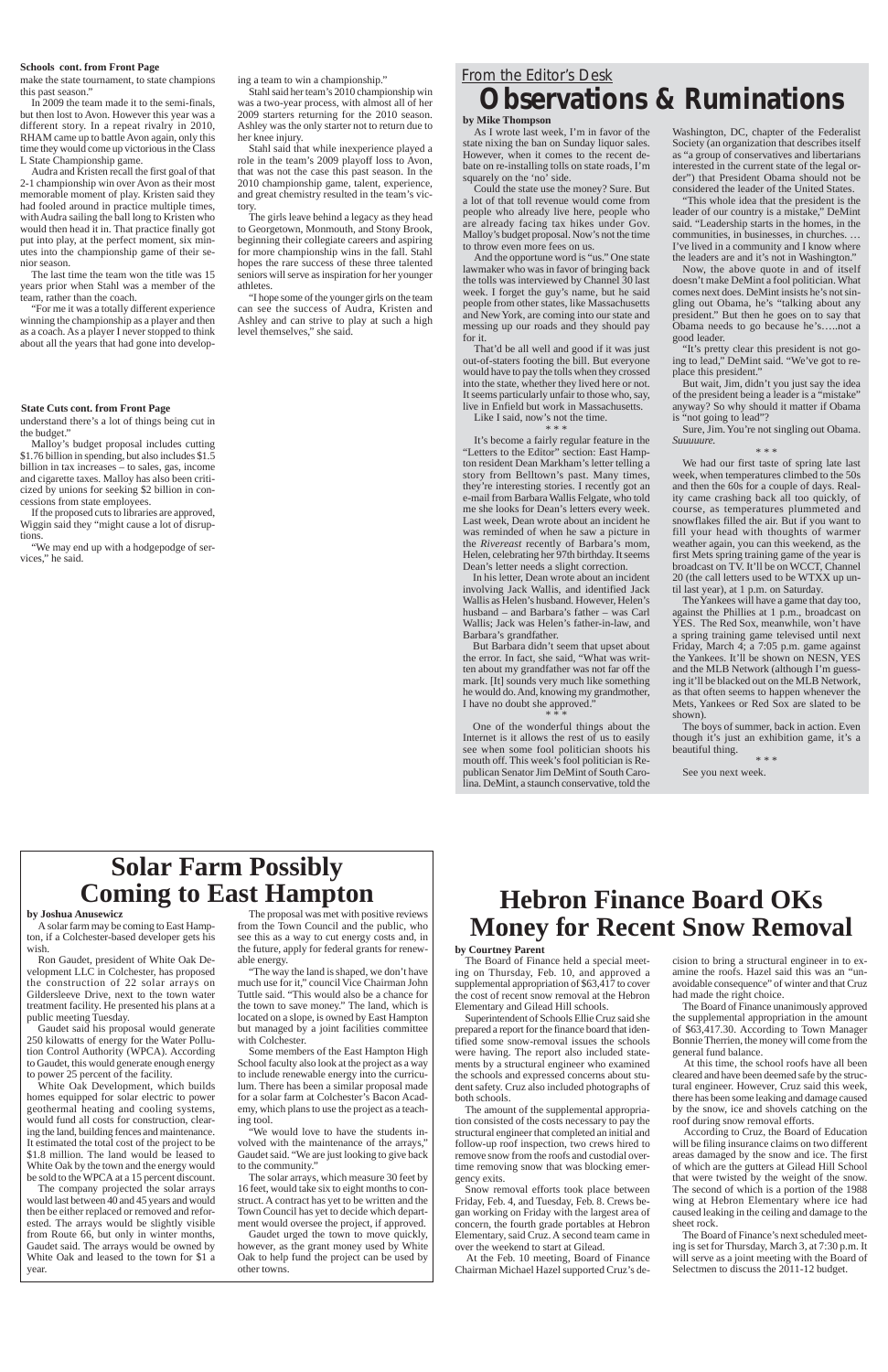# **Concessions Allow Marlborough School Board to Keep Programs, Staff**

#### **by Katy Nally**

Although the Board of Education didn't adopt a budget at its meeting last Thursday, Feb, 17, members came to a consensus that they would likely approve a spending package with a 1 percent increase.

Originally, the board's budget subcommittee, and Superintendent of Schools David Sklarz, presented three budget options that were pretty bleak. All three included some sort of staff reductions, and ranged from a 3.89 percent increase to a 0.31 percent increase.

However, the budget that will likely be approved at the board's next meeting on March 3 includes concessions from teachers and administrators, and does not cut programs.

At the public hearing held before last Thursday's meeting, it was clear residents were not in favor of the original proposed cuts to staff, and programs like Spanish.

"We shouldn't even be thinking about eliminating a language," resident Pam Farrington said.

Farrington went on to say she had purposely moved to Marlborough because of its reputable education, and such deep cuts to the school's budget would make magnet schools an attractive option.

Resident Dave Porteus agreed, adding he hoped the board would "reverse the trend" of approving zero-percent budget increases.

Porteus noted that, in September, the Board of Finance shot down a proposal to send a \$2.9 million sewer project to referendum, so it might be easier for residents to swallow a large education budget this year.

"The Board of Finance did you a favor," Porteus said. "I hope you can follow through and do the kids a favor and support a 3.89 percent increase, at least."

However, not everyone shared Porteus' outlook on spending. Resident and Board of Finance member Dick Shea told the Board of Education "this is not the time for anything more than the absolute tightest budget possible."

Shea said cuts to staff would not necessarily have a negative impact on education. Recent advancements in classroom technology at Elmer Thienes-Mary Hall Elementary School could lead to more student productivity with fewer staff members, he said.

After hearing from residents, the board looked at its budget options, and factored in

# **Schuster Seeks Second Term as Colchester First Selectmen**



**Gregg Schuster**

### **by Katy Nally**

First Selectman Gregg Schuster was met with a round of applause from fellow Republicans Tuesday as he announced his plans to seek re-election this November.

"There are a few more things I'd like to accomplish before I turn it over to the next person," Schuster said at Tuesday's Republican Town Committee meeting.

> Goldstein said Schuster, along with Colchester's boards and commissions, worked hard last year to pass the budget, "and hopefully we'll have that pass this year."

Schuster was elected to his current position in November 2009, and ran on a platform of economic development.

"I'm happy that Sears, Radio Shack, Suburban Medical and countless other businesses have chosen to open in Colchester," Schuster said in a press release. "I'm also anxiously waiting for other developments such as Settler's Green, the expansion at Stop & Shop, the large Parum Road project and the Tractor Supply Company to begin construction. We are poised to see a good number of new businesses open their doors in Colchester."

Schuster made moves to bring businesses to Colchester early on, and included \$20,000 in the current year's budget for a part-time economic development coordinator – a position that was recently filled by Candace Barnes.

Looking ahead, other goals for the first selectman include having the town's local police

force patrolling 24-7, which would incorporate a midnight shift. Currently the Colchester Police Department is at full force – at nine officers and one sergeant – as the two latest hires graduated from the academy and have begun field training.

Schuster also mentioned trying to expand the town's public safety by encouraging more residents to volunteer at the Colchester Hayward Volunteer Fire Department.

At Tuesday's meeting, he went on to talk about his commitment to fixing town roads, which was another campaign-trail promise he made to taxpayers. In the 2010-11 budget, the line item for road improvements was increased by about \$188,000. Also, it eliminated four town positions and reduced two.

Schuster touched on these "tough choices" Tuesday.

"It's been very tough when you're in a bad economy like this," he said. However, he said, he and his "team" were looking at the big picture and "making good long-term decisions."

Part of Schuster's team of fellow Republicans was present for his announcement Tuesday.

Board of Education member Betsy Ciccone applauded as Schuster told the RTC his plans. "I'm very excited about that," she said.

Reached Wednesday, fellow Republican selectman Stan Soby said he was "thrilled" with Schuster's news, and added the first-year head of Colchester "has done a great job" since 2009.

"He's gotten a lot accomplished," Soby continued. "I just see a sense of coordinated effort that's really important to move the town forward."

Soby said Schuster has stayed true to his campaign platform, but noted there's still more work to be done, especially economically.

Board of Education Chairman Ron Goldstein agreed.

"We've been able to come together and make some hard decisions, and it's worked," he said. "For all of us, obviously it's been a challenging time."

Like Soby, Goldstein said he was "excited" Schuster decided to run for re-election.

"I think we have worked well together over the past couple of years," he said.

And Schuster himself, seemed excited to deliver the news Tuesday.

"For me personally, this has been the best job I've ever done," he said.

concessions. Sklarz said teachers and administrators agreed to spreading a one-year 4 percent raise over two years and extending their contract to 2013. Also, instead of paying 18 percent of their insurance costs for the two-year contract, teachers and administrators will pay 17.5 and 18 percent of the costs for the first and second years, respectively.

"It's helping us to save programs, it's helping us to save positions, and it's helping us to be fiscally responsible," Sklarz said. "The spirit of cooperation has been remarkable."

Sklarz himself also agreed to forgo a raise this year.

There were additional savings in the legal fees line item, about \$40,000, because staff agreed to concessions.

Overall, Sklarz said, the new budget represents about a 1 percent increase over the current year's spending plan.

With the rough number of what the board expected to save, board member John O'Toole made a motion to approve a budget of a 1 percent increase, at about \$6.97 million. However, his motion was defeated in a tie vote of 4-4, as some board members said they didn't feel comfortable voting on a budget of rough figures that didn't come from the budget subcommittee.

"Putting an actual figure in there, again, might be premature," Carole Shea said. "I feel comfortable voting in favor of a 1 percent increase, with the caveat that if we can go lower, that would be preferred."

So board members came to a consensus that the 1 percent increase was their target budget, and there would be no cuts to programs or staff. They are expected to approve that budget at their meeting on March 3.

\* \* \*

Snow days were once again a topic for the board. As of press time, this year's calendar is set to end June 22, which includes five makeup days, and one school day will be completely waived. Sklarz suggested waiving two more days – keeping in line with the state-mandated minimum of 180 – if there are any more snow days, and then taking from April vacation. \* \* \*

The next Board of Education meeting will be Thursday, March 3, at 7 p.m., at the elementary school.

# **Longtime Colchester Fire Department Members Retire**

#### **by Katy Nally**

After decades of dedicated service, two lifetime Colchester Hayward Volunteer Fire Department members retired from their positions last month.

But both Billy Standish and Ellen Gustafson

will remain active in the company and the ladies' auxiliary, respectively.

Standish was a chief officer and has been with the department for 45 years.

Gustafson was president of the auxiliary for 18 years and joined CHVFD on her honeymoon, 29 years ago.

Both said they would miss their duties, but were looking forward to having fewer responsibilities.

"It's a very time-consuming position, but it's very fun too," Gustafson said. "The department means the world to me."

"It was time to step back and let some of the young guys move up," Standish said.

The former chief officer first joined CHVFD

as a cadet when he was 14, and has held virtually every title the department offers. Now, at 58, he said it will be nice to "go down to the station and chill out."

"Part of me feels really good that I'm not

going to have that responsibility, and part of me is absolutely going to miss it," Standish said.

For Standish, joining the department almost half a century ago was a given. His father was a 50-year member and Standish remembered tagging along on fire calls when he was little.

"I don't know, it's just in my blood," he said about his commitment to the company.

Standish recalled hanging on the back of the fire truck and being mesmerized by huge blazes from chicken coops and abandoned buildings.

"I couldn't do anything but watch, but it was very exciting," he said.

Now that he's not a chief officer, Standish said he'd assume a less-taxing position like a safety officer. He said he'd still drive the ambulance and act as an MRT several days a month.

Chief Walter Cox said the station volunteers were thankful Standish planned on sticking around.

"Anybody that's been around that length of time has a lot of knowledge that's very helpful," Cox said.

Like Standish, Gustafson's decision to join CHVFD years ago was a no-brainer, and she too has firefighting in her blood.

For three generations, Gustafson's family has been involved with CHVFD, starting with her father-in-law who was a chief; her husband is currently the town's fire marshal and the latest Gustafson to join the department is her daughter.

During her tenure as president, Gustafson said she enjoyed being on the response team and helping firefighters when they went on calls. In the summers, she said, the auxiliary

was responsible for keeping volunteers hydrated as they battled fires in their "very heavy and very hot equipment."

The auxiliary also organized several annual initiatives like distributing cure-chief bandanas

to cancer patients and donating teddy bears to ambulances for youngsters.

But her time within the station isn't over. Gustafson, whose 18 years as president set a record within the department, said she still plans on being involved in the auxiliary's projects and helping out the new president, Kathy Ewings.

Gustafson said Ewings "is very excited and she's got a lot of new ideas."

Along with Ewings, Barbara Ford was promoted to vice president of the auxiliary, and Don Lee was promoted to deputy chief within the department, Kenneth McKenna to first assistant chief and Royce Knowles to second assistant chief.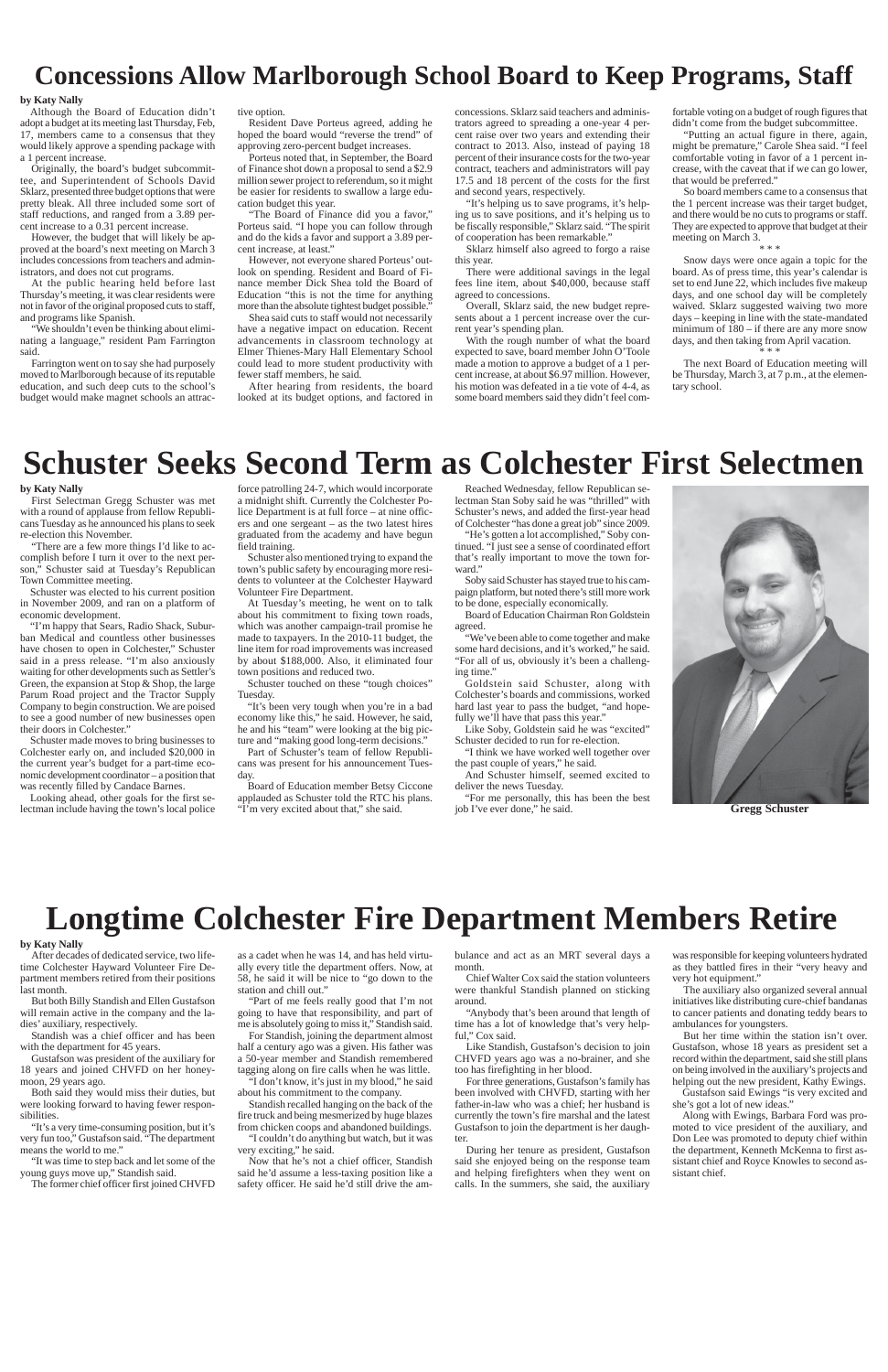# **Visintainer Steps Down as East Hampton Fire Marshal**

**by Joshua Anusewicz**

After serving the last 22 years as East Hampton fire marshal, Phil Visintainer has retired from his post, leaving behind a legacy of over 50 years of service in the East Hampton Fire Department.

Visintainer began as a volunteer firefighter before becoming fire chief in 1975. Visintainer became fire marshal in 1988, while he was still chief, and continued in both roles for seven years, before stepping down as chief.

The fire marshal was a full-time position until three years ago, when it then became parttime. Visintainer said he will continue to serve as deputy fire marshal until that position is filled.

"You begin to lose some drive after a while," Visintainer said. "I'm too old now. I'm ready to just enjoy life."

"He's very energetic and good with people," Visintainer said of Klotzbier, who is also the town's emergency management director. "I hope he gets the same support from the community.'

The new fire marshal is Richard Klotzbier, who has served as deputy fire marshal under Visintainer for the past three years. He was voted in unanimously by the Fire Commission at its Jan. 10 meeting and looks to continue in the footsteps of his predecessor.

His impact on the community hasn't gone without notice, either, as most describe him as a valuable member of the East Hampton community

"He has been a very good friend, mentor and teacher," Klotzbier said.

Visintainer is credited with leading the charge to install a hydrant system in the center of town, creating 10,000-gallon water-storage tanks for housing developments, and upgrading fire equipment in East Hampton. He said all of this has helped lower the cost of fire insurance for the residents of town.

"It's my time," he says, "but there have been a lot of great memories."

He also spearheaded a group that received a

grant for improved fire education in East Hampton, which provides fire prevention and safety classes to the general public.

Visintainer expects that Klotzbier will continue to take a lead role in expanding the fire education programs.

"Phil has been around forever. He has done his job quietly, done it well, and he's been nice to everyone," Town Council Chairwoman Melissa Engel said. "We are definitely going to miss him."

Though Visintainer will serve as deputy fire marshal on a short-term basis, he already plans to enjoy his retirement. An avid boater, he is the commodore of the Middlesex Yacht Club in Chester, where he and his wife Sharon are always active. They also plan to travel more, having already planned a trip to the Dominican Republic in the next month.

He also plans to stay active in the fire community, where he is involved in several groups at the local and state levels. Even retired, he can't completely stay away from what has been his passion for the past half-century.



**East Hampton Fire Marshal Phil Visintainer, left, has retired from his position, passing down the reigns to three-year Deputy Fire Marshal Richard Klotzbier.**

# **Council Agrees on Hiring Process for East Hampton Interim Manager**

## **by Joshua Anusewicz**

The East Hampton Town Council has voted on a hiring process for the interim town manager position, which it hopes to fill by April 1.

At this point, the council has received 19 applications and will continue accepting applications until Feb. 28. After the deadline, copies of the resumes will be distributed to the councilors to review individually. At the Town Council meeting on March 8, the councilors will present their top three candidates, and from that, a list of final candidates will be agreed upon. Those candidates will then be interviewed individually by each council member and may be subject to a background check.

The interim town manager is currently Robert Drewry, who has filled the position since the resignation of full-time manager Jeffrey O'Keefe on Sept. 17. Drewry, the town's former director of public works, is not interested in continuing with the position full time.

The council expects the interim town manager to serve for 12 to 18 months, as there may be turnover in the town council after the November elections. This, the council feels, would give newly-elected council members ample time to work with the interim town manager to work out a new budget.

Several citizens expressed concern during the public comment portion of Tuesday's meeting that this process will lack transparency, which they feel leaves out the opinion of the public. One citizen was worried that it would be "too politicized," and that it may lead to similar problems the town had with O'Keefe.

\* \* \*

The Town Council also voted Tuesday to regionalize the town's dog pound with East Haddam, a move that the council feels could cut the animal control budget significantly and provide better service to the town.

East Haddam First Selectman Mark Walters was present to answer questions from the council members, many of whom felt that the facility in East Hampton is in poor condition. Walters pointed to a regionalization between Colchester and Marlborough in 2003 as an example of how a deal like this can work for both towns.

"They've seen fewer complaints, better service and a decrease in liability," Walters said.

The current animal control budget is \$63,000, most of which goes toward paying three part-time animal control officers. The regionalization would make the top animal con-

trol officer in East Haddam, who currently makes \$16,000 a year with no benefits, the fulltime animal control officer for both towns. The current salary would be matched by East Hampton, bringing the full-time officer's salary to \$32,000 a year with no benefits.

The animal control officer would also have an assistant, who would get paid \$10,000 a year and work nights and weekends. A three-year lease of the East Haddam facility would cost the town \$6,000 a year, while the cell phone and travel fees would be split by the two towns.

Council member Sue Weintraub questioned whether the current dog pound could be revamped, explaining that the current facility is "very workable" and that roughly \$13,000 could be put aside for the necessary repairs.

The regionalization is not yet official, and is pending an agreement through lawyers for both towns. The contract with Don Hazard, owner of the current dog pound in East Hampton, will still be honored by the town.

In January, Hazard said he felt the East Hampton facility could be repaired and that the maintenance was the responsibility of the police department. He could not be reached for

comment for this story.

\* \* \* Town resident Ann McLaughlin presented the council with a proposal to honor the soldiers returning from tours of duty.

Her proposal is to tie yellow ribbons with the soldiers' names around the tree in the island in the town center. When the soldier returns, people would line the street of the soldier's house to wave American flags. The soldier would also cut his/her ribbon off the tree.

McLaughlin, whose son Aaron served tours of duty in Iraq and Afghanistan, requested the help of the Town Council to help notify town members of the soldier's return and to speak at the ribbon-cutting ceremony. The proposal received full support from the council and from the VFW Ladies Auxiliary. \* \* \*

Also at the meeting, the public works department announced it would begin recycling electronics at the transfer station on April 1. The electronics will only be accepted on Saturdays and it will be free of charge for disposing of the items as long as you have the proper stickers.

# **Road Discontinuances Create Controversy in Hebron**

# **by Courtney Parent**

Controversy and confusion filled the air at last Thursday's Board of Selectmen meeting,

the majority of which revolved around the discontinuance of five roads.

Problems evolved from a July meeting last year, at which Planning and Zoning brought forward to the selectmen Phase One of road discontinuances. Phase One included the board approving the discontinuance of Grayville Road, Crouch Road and Jagger Lane. On Thursday, Feb. 17, as part of a Phase Two, the board reviewed an additional five roads being considered for discontinuance.

The unimproved portions of road being considered for discontinuance include 1,615 feet of Papermill Road, 3,380 feet of Slocum Road, 1,250 feet of West Street, 2,840 feet of Robinson Road and 1,330 feet of Chittenden Road.

While discontinuing a road can benefit the town greatly, it can also greatly inconvenience residents. One of the main advantages and motivations behind discontinuing a town road is that the town is no longer responsible for maintaining the road, nor is it liable for anyone hurt on the road. Financially, it can save the town a great deal of money.

However, since the town is no longer main-

taining the road, that means those who live on, or frequently travel, that road, are left with the

responsibility and costs of maintaining it.

The most controversial of these discontinuances proved to be on Papermill Road, because of a right path clause. Members of the Holkum family, who are the sole property owners on the 1,615 foot portion of road looking to be discontinued, voiced their concerns loudly.

Anne Holkum expressed having lots of trouble with vandalism over the past year and said she thought discontinuing the road with a right of path clause will just "cause more trouble."

The right of path clause included by the town involved putting a gate at the entrance of the road so that residents would have access to walking paths. The board explained that the clause exists so that if one day the Holkum family decided to sell their property, the town could conduct an open space purchase and possibly build a park on the property retained.

Holkum said she was not opposed to the discontinuance of the road, but opposed to the right of path clause. She said the clause was counter to what her family was trying to do – eliminate trespassing.

Several others also agreed with the discon-

tinuance if the clause was taken out. Two residents proceeded to shout "no access" multiple

times to make sure their opinion was known.

After lots of back and forth discussion, Board of Selectmen Chair Jeff Watt gained control back over the room by proposing to remove the clause and move forward with the discontinuance.

"Let's just do discontinuance of the road," Watt said. "Take out the gate resolution and anything about paths, and hold that until future discussion."

With the right of path clause removed, selectmen unanimously approved the Papermill Road discontinuance.

The discontinuance of the remaining four roads was much less controversial. The board also unanimously approved the discontinuance of 3,380 feet of Slocum Road, 1,250 feet of West Street, 2,840 feet of Town Road and 1,330 feet of Chittenden Road with no dispute.

While the board approved the discontinuance of all five roads presented in Phase Two, the meeting still proved controversial. John D. Hooker, representing his mother, Martha W. Hooker addressed the board regarding the discontinuance of Jagger Lane from Phase One.

Hooker explained that his family found out about the discontinuance of Jagger Lane back in July and they were not in agreement with it. Hooker directed the majority of his discontent toward Town Manager Bonnie Therrien and Town Planner Mike O'Leary, who he said had not addressed his concerns and kept him informed. "I am expressing my displeasure for what I consider to be complete disregard to keep us informed," Hooker said. The family even went as far as to research their legal rights. According to Hooker, if the town chose to move forward with the discontinuance they would have eight months to appeal to the state Superior Court. Watt addressed the family's displeasure noting that at the time Hooker spoke with Therrien and O'Leary, the resolution to discontinue Jagger Lane had already been made and town officials did not have any new information to give him. Watt also assured Hooker that they would be able to voice their concerns at a town meeting for all the roads up for discontinuance, to be held after the next phase of the process. The next Board of Selectmen meeting is scheduled for March 3 at 7:30 p.m.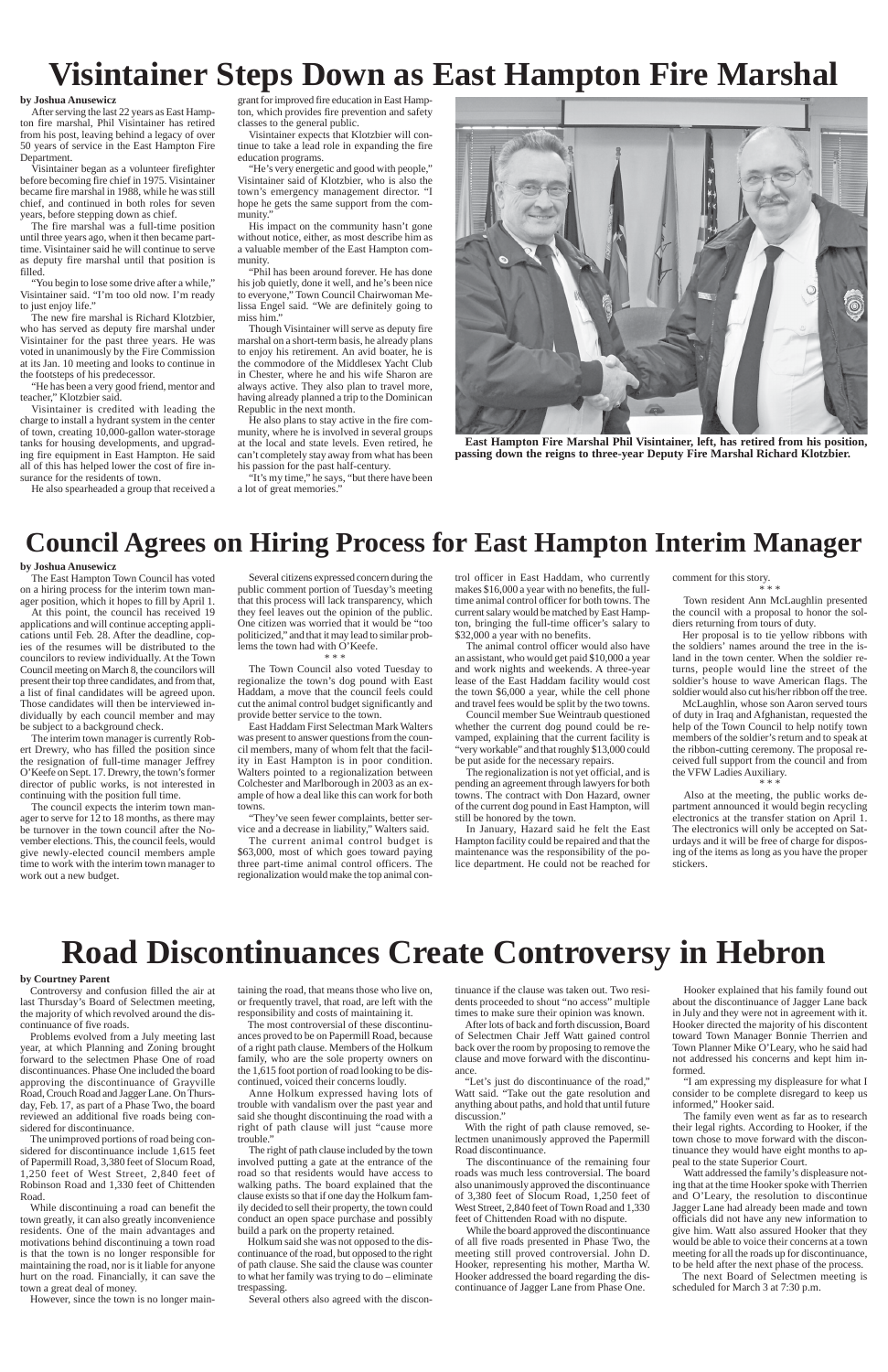# **Scout Presents Eagle Project to Hebron Selectmen**

## **by Courtney Parent**

Last week's Board of Selectmen's meeting gave hope to the phrase "the youth is our future." The meeting began with the presentation of a leadership project meant to benefit the community.

On Thursday, Feb. 17, Hendrick Hendrick of Boy Scout Troop 28 proposed the implementation of a fire training facility as his Eagle Scout project. The training facility would be to benefit the Hebron Volunteer Fire Department, with the tentative location being at 150 East St., Burnt Hill Park.

Hendrick said the idea for his project came about after conversations with former Fire Chief Paul Burton and training officer Dave Thurz. Though he could've proposed a much smallerscale project, he wanted to do something that really made a difference and had a positive impact on the town and the fire department, to which Hendrick is a member.

"I had the option of planting a memorial garden, but I thought it would benefit the department more with the training facility," said Hendrick, "and I wanted to do something that would be permanent and something I could be proud of for years to come, unlike a flower garden."

The facility would be approximately 25 feet by 18 feet, including two different pitched roofs with cut-out pallets for firefighters to practice ventilation. There would also be a tower on the side for firefighters to practice bail-outs. The estimated cost of the budget is \$1,738, which Hendrick said would come from donations from the fire department and other local organizations. The structure will be supported by 12 foot and 24-foot telephone poles donated by Connecticut Light and Power.

 Selectman Dan Larson wondered how Hendrick planned to prevent vandalism from occurring to this new structure. Hendrick said he was working on getting some type of fence or barrier up. Hendrick also pointed to the fact that there are no ladders attached to the 25-foot tall structure. Even at the lowest point of eight feet, it would be difficult to mount without the assistance of a fire truck. Town Manager Bonnie Therrien added that the fire department had agreed to work on securing the area.

With the help of Troop 28 and other local organizations, Hendrick said the facility could be built over a five-day period. He would like to see the project completed sometime during the April to May time frame.

Prior to presenting to the Board of Selectmen, Hendrick brought his proposal to the Parks and Recreation Department. Parks and Rec. approved the project, with one stipulation: that the fire department build a barrier around the structure, once erected, and also to make the commitment to maintain the structure.

Hendrick is looking forward to moving ahead with the project and putting his plan into action. To Hendrick, it was much less about completing a project to move up in his Eagle Scout ranks and more about giving back to his community.

"I loved the challenge of planning the project

and I remembered this is all for community service," said Hendrick. "This is a lot of work for a community service project, but I love helping the community and I love to help others. This is why I am in the fire department."

The Board of Selectmen approved Hendrick's project to move forward to Planning and Zoning.

#### \* \* \*

Also at last week's meeting, the Economic Development Commission made a recommendation for action at 501 Church St. The property is privately-owned and the property owner who recently passed away owed back taxes on it.

After conducting environmental testing at the site, results showed that there was a contamination issue in the soil and ground water. The contamination was caused by underground storage tanks.

After examining several different courses of action, Economic Development Commission Chair Vickie Avelis said the commission felt that taking no action would be the best choice, as any other would be too expensive. According to Avelis, excavation at the site would cost around \$400,000 to \$500,000 and if the town wanted to address the ground water contamination that would be an additional \$160,000.

Avelis recommended that the board take no action at 501 Church St. at this time and revisit it in a year.

\* \* \*

The board also addressed the AHM 2011-12

proposed budget in the amount of \$152,200.73. This number represents an increase of 2.2 percent, or \$3,283.36, over the 2010-11 budget.

Selectmen were all in agreement for supporting AHM and accepting their proposed budget. Board of Selectmen Chairman Jeff Watt pointed to a consistently declining increase over the past few years.

"This is probably the lowest amount we've had in three years," Watt said, referring to the budget increase. "It was \$11,000 two years ago, last year it was \$5,000 and this year it was about \$3,000."

AHM's proposed budgets for the towns of Andover and Marlborough also saw slight increases right around \$1,000 each. The proposed budget for Andover is \$40,517.29 and the proposed budget for Marlborough is \$82,999.98.

Selectman Brian O'Connell gave his full support, praising AHM for its hard work and dedication to the towns of Hebron, Andover and Marlborough

"AHM does a boatload of work to benefit this community and our fellow communities and they don't get enough credit," O'Connell said, "so they do have my full support."

The selectmen voted unanimously to accept the recommended budget from AHM. \* \* \*

 The Board of Selectmen will next meet Thursday, March 3, at 7:30 p.m., at the Town Office Building, 15 Gilead St., to discuss the 2011-12 town budget.

# **Hebron Parks and Rec Settles in at Burnt Hill Park**

**The Parks and Recreation Department moved out of Town Hall last week and now operates out of its new office at Burnt Hill Park, located at 148 East St.**

### **by Courtney Parent**

The Parks and Recreation Department's got a brand new bag!

The department is operating from a brand new location, and opened its doors at 148 East St. last Wednesday, Feb. 16.

Parks and Rec. continued to operate out of the Town Hall through last Tuesday, then moved to the new building on Wednesday, successfully avoiding any interruption to the public. According to Parks and Rec. Director Rich Calarco the main reason for the move was a lack of space at the town hall.

"There just was not enough room," Calarco said. "We literally had two people sharing a desk."

Prior to the move, the department was not consolidated, having two separate operations; parks, and recreation. According to Calarco, moving into one facility will make things much more efficient.

Moving into the new building cost approximately \$30,000, as some upgrades and changes were necessary. However Calarco said this was not a large expense and all of the work was done in-house with the money coming from Parks and Rec. programming.

While it may sound like a large sum, Calarco said this number includes necessary upgrades, some of which would have taken place despite a new location. These include around \$8,000 for new computers and recreation software and \$12,000 for an air conditioning system.

Calarco described the move as a win for ev-

eryone because the change utilizes town space at a modest cost. He also noted the building's open layout that will serve as a great meeting place for the town's committees.

However, with the change in location, the department will have fewer hours of operation. The office is now open Monday through Friday from 8 a.m. to 3:30 p.m. Previously, it was open Monday through Wednesday from 8 a.m. to 4 p.m., Thursday from 8 a.m. to 6 p.m. and on Fridays from 8 a.m. to 1 p.m.

Quite suitably, Parks and Rec. now resides in Burnt Hill Park. It was less then two years ago, in August of 2009, that the park first opened. Burnt Hill Park is 171 acres composed of two baseball fields, two football fields, one soccer field, walking trails, a pavilion and now the Parks and Rec. Department. According to Calarco, prior to 2007 the area was still "chicken farms and corn fields."

Parks and Rec. encourages everyone to stop by and check out its new location and find out more about the numerous programs offered. Activities include aerobics and cardio classes for adults, guitar and martial arts classes for youth, and music and ballet classes for preschool children.

The department also hosts community



such as the Snow Sculpture Contest, which runs through March 5. Visit the new office to find out more.

For more information call 860-530-1281 or visit hebronct.com/parks.htm.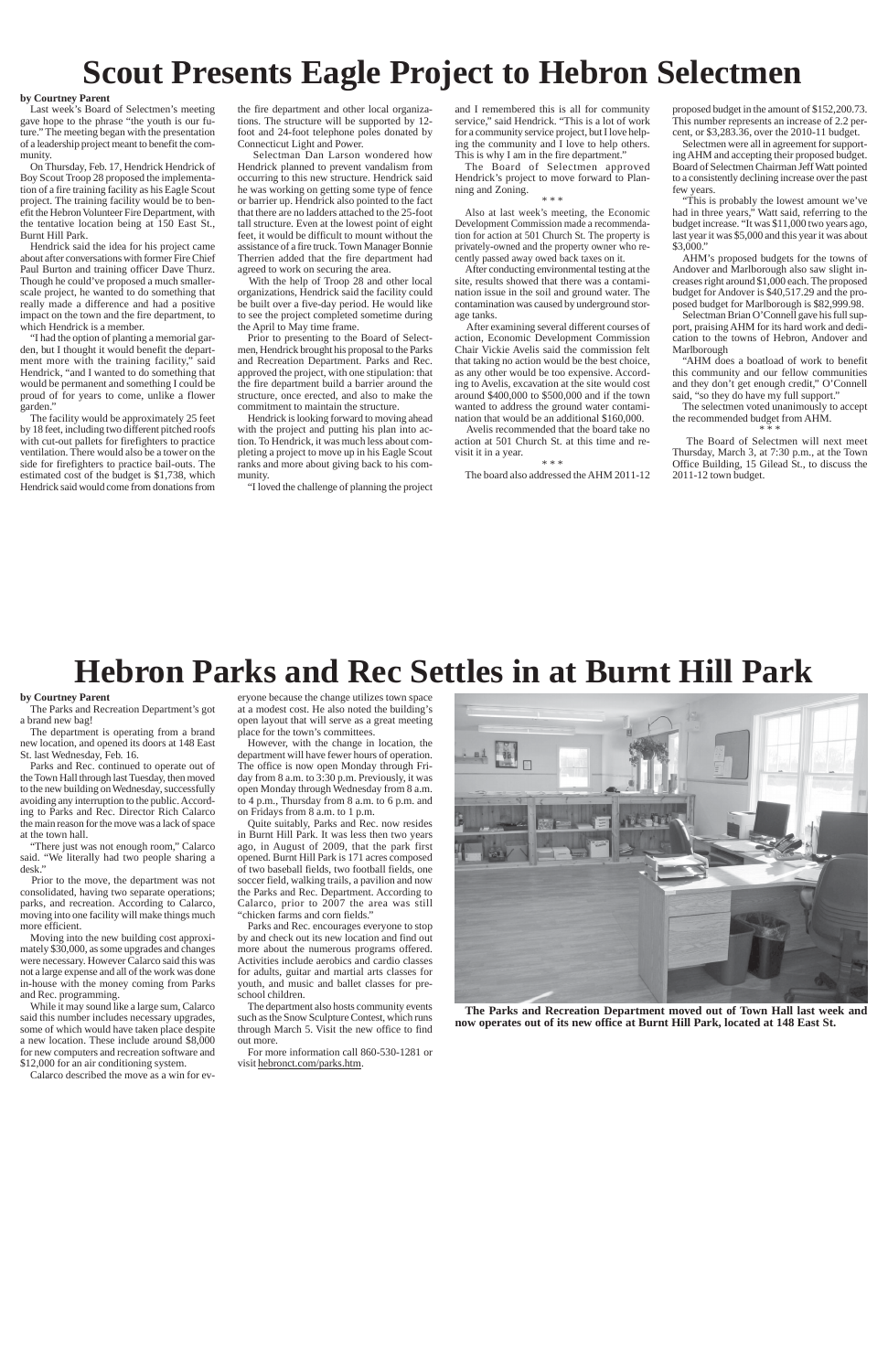# **Andover Police Make Arrests in October Armed Robbery**

## **by Courtney Parent**

Two Columbia residents were arrested Friday, Feb. 11, in connection with an armed robbery that occurred last October in the parking lot of the 7-Eleven on Route 6, State Police said.

Anthony Flemke, 27, of Columbia, was charged with accessory to first-degree robbery, accessory to second-degree larceny, conspiracy to commit first-degree robbery and conspiracy to commit second-degree larceny, State Police said.

Kelly Danforth, 27, also of Columbia, was charged with accessory to commit first-degree robbery, conspiracy to commit first-degree robbery and conspiracy to commit second-degree larceny, State Police said.

Bond for each was set at \$75,000.

Flemke's and Danforth's arrests came nearly three weeks after the arrest of the main suspect in the Oct. 19 robbery. On Jan. 23, Chadwick Matzdorff, 32, was charged with first-degree robbery and second-degree larceny, according to the state judicial website.

Bond for Matzdorff was set at \$200,000, and his next court date was listed on the judicial website as March 11.

State Police at Troop K in Colchester reported receiving a call of an armed robbery in the parking lot of the convenience store at around 9 p.m. Oct. 19. Upon exiting the 7- Eleven, State Police said, two women were approached while seated in their car by a person wearing a ski-type mask, black gloves and dark clothing. The subject opened the vehicle's driver side door and placed "what was reported to be a hand gun" against one of the females in the car, State Police said.

The robber told the females to "give me all you got" multiple times. The robber then took a purse off of one of the female's laps and fled into a nearby wooded area, State Police said.

According to an affidavit on file at Rockville Superior Court, Flemke and his girlfriend, Danforth, were living with Matzdorff in Lebanon at the time of the robbery. Danforth told police she was an acquaintance of one of the two alleged victims, and often bought the prescription drug Percocet from her, the affidavit said.

The alleged victim had set up a meeting with Danforth, according to the affidavit, so that she could collect \$300 Danforth owed her for prescription pills and money loaned. The original meeting place was supposed to be a Citgo station on Route 6 in Bolton, but the alleged victim told police that when she arrived there it was closed. She then called

Danforth and told her to meet at the 7-Eleven instead, the affidavit said.

According to the affidavit, the robbery spurred from a controversy over rent payments. Danforth and Flemke both stated that Matzdorff had fallen behind in his rent and owed them money.

There was disagreement over who planned and initiated the robbery. Matzdorff told police that Danforth and Flemke threatened to kick him out if he did not rob the alleged victim and get their rent money in the amount of \$125. Danforth stated that Matzdorff overheard her on the phone with the alleged victim and later told her he was going to get their money and asked to use her car. Flemke told police after confronting Matzdorff about the overdue rent, Matzdorff asked to use Danforth's car saying he was going to his mother's house to get the money. Both Danforth and Flemke told police that Matzdorff returned to the house after one to two hours.

The three charged all told police a different variation of events, but they all agreed that Matzdorff committed the robbery, with a black and silver BB gun they kept in the house. They also agreed that all that was gained from the robbery were three Bic lighters. Cash and prescription pills were expected, but Matzdorff stole the wrong purse, the one belonging to the second woman seated in the car, and not that of the woman Danforth was going to be meeting, the affidavit said.

Flemke told police that the day after the robbery, on Oct. 19, Danforth instructed him to get the gun out of the house. According to the affidavit, Flemke and Matzdorff proceeded to a local Subway on Route 207 in Lebanon. Flemke went inside to get a sandwich, while Matzdorff disposed of the gun.

According to the affidavit, on Jan. 10,police received telephone records from Verizon Wireless, which were obtained through a search warrant. The search warrant covered the contact numbers given by Danforth, Matzdorff and the alleged victim known by Danforth. Records showed text messages between Danforth and the alleged victim prior to the robbery. Records also indicated that two calls were placed from Matzdorff's phone to Danforth's phone at the approximate time of the robbery, the affidavit said.

Both Flemke and Danforth appeared in Rockville Superior Court this past Tuesday, Feb. 22. They are both next due in court March 11, at Tolland Superior Court, according to the state judicial website.

# **Hebron Police News**

2/16: The Resident State Trooper's office is investigating a complaint that a contractor fraudulently agreed to make home improvements for a Wall Street resident. State Police said the contractor agreed to conduct home improvements without the proper license, and also stole \$850 after not completing the agreedupon improvements.

# **Andover Police News**

2/16: Sometime between 8 a.m. and 4 p.m. a residence on Boston Hill Road was burglarized, State Police said. Several items were stolen and the case is under investigation.

2/20: Shelly Lewis, 47, of 2 Center Rd., was charged with third-degree criminal mischief and disorderly conduct, State Police said.

# **Woman Sustains Multiple Injuries in Colchester Crash**

# **Colchester Police News**

A Lebanon woman was transported to Hartford Hospital Sunday, Feb. 20 with multiple injuries after she crashed into a telephone pole on Lebanon Avenue, Colchester Police said.

Melanie Gorman, 59, was traveling westbound in a 1995 Mercury Grand Marquis when she veered into the eastbound lane and struck a telephone pole at around 7:56 a.m., police said.

Police listed Gorman as having a possible

broken left arm, as well as head, neck and back injuries. She was transported via Colchester Hayward Volunteer Fire Department to Hartford Hospital, police said. On Tuesday, she was listed in "good" condition, hospital staff said.

Her car sustained "severe front-end damage," police said.

Gorman was issued a written warning for failure to drive right.

2/10: Marcin Zygmunt, 19, of 47 Westerly Ter., was charged with possession of less than four ounces of marijuana, State Police said.

2/15: A burglary at Walt's Country Motors on New London Road was reported at 8:08 a.m., Colchester Police said. Entry was made through the locked door sometime during the evening hours between Feb. 14 and 15. Approximately \$1,500 was stolen, police said.

2/18: Two 17-year-old males were charged with possession of less than four ounces of marijuana, Colchester Police said.

2/19: Cory Palmer, 53, of 15 Berry Ln., was charged with disorderly conduct and third-degree assault, State Police said.

2/21: Alan Sawka, 19, of 8 Hudson St., Enfield, was charged with failure to have tail lamps, possession of drug paraphernalia and possession of narcotics, State Police said

2/21: Marin Jasenko, 43, of 166 Gravel St., Apt. 3, Meriden, was charged with failure to maintain proper lane, DUI and speeding, State Police said.

# **Marlborough Police News**

2/17: Kathleen Sullivan, 64, of 87 Prospect Hill Rd., Colchester, was charged with DUI and making a restricted turn, State Police said.

2/19: Brittany Rondeau, 24, of 18 High Meadow Rd., was charged with disorderly conduct and third-degree assault, State Police said.

# **East Hampton Police News**

2/9: John Lachappelle, 54, of 100 Wells Rd., Amston, was issued a summons for objects obstructing view and operating a motor vehicle with a suspended license, East Hampton Police said.

2/9: Eva Terrones, 21, of West Hartford and Dean Michelson, 57, of East Hampton, were involved in a two-vehicle accident on Old Marlborough Road, police said. Terrones was issued a written warning for following too close, police added.

2/13: Danielle Judith Jacobs, 22, of 127 Falls Rd., East Haddam, was arrested for seconddegree robbery, two counts of third-degree assault, two counts of second-degree larceny, breach of peace and conspiracy to commit second-degree robbery, police said.

2/13: Daniel H. Cook, 47, of 1 Young St., was arrested for two counts of violating probation, police said.

2/14: Cony Caso, 44, of East Hampton and Shawn Saunders, 38, of Hartford, were involved in a two-vehicle accident on Skinner Street, police said. Caso was issued a written warning for following too close, police added.

2/14: Teresa M. Tomasino, 18, of 5 Cherokee Rd., Middlefield, was arrested for seconddegree robbery, two counts of third-degree assault, two counts of second-degree larceny, second-degree breach of peace and conspiracy to commit second-degree robbery, police said.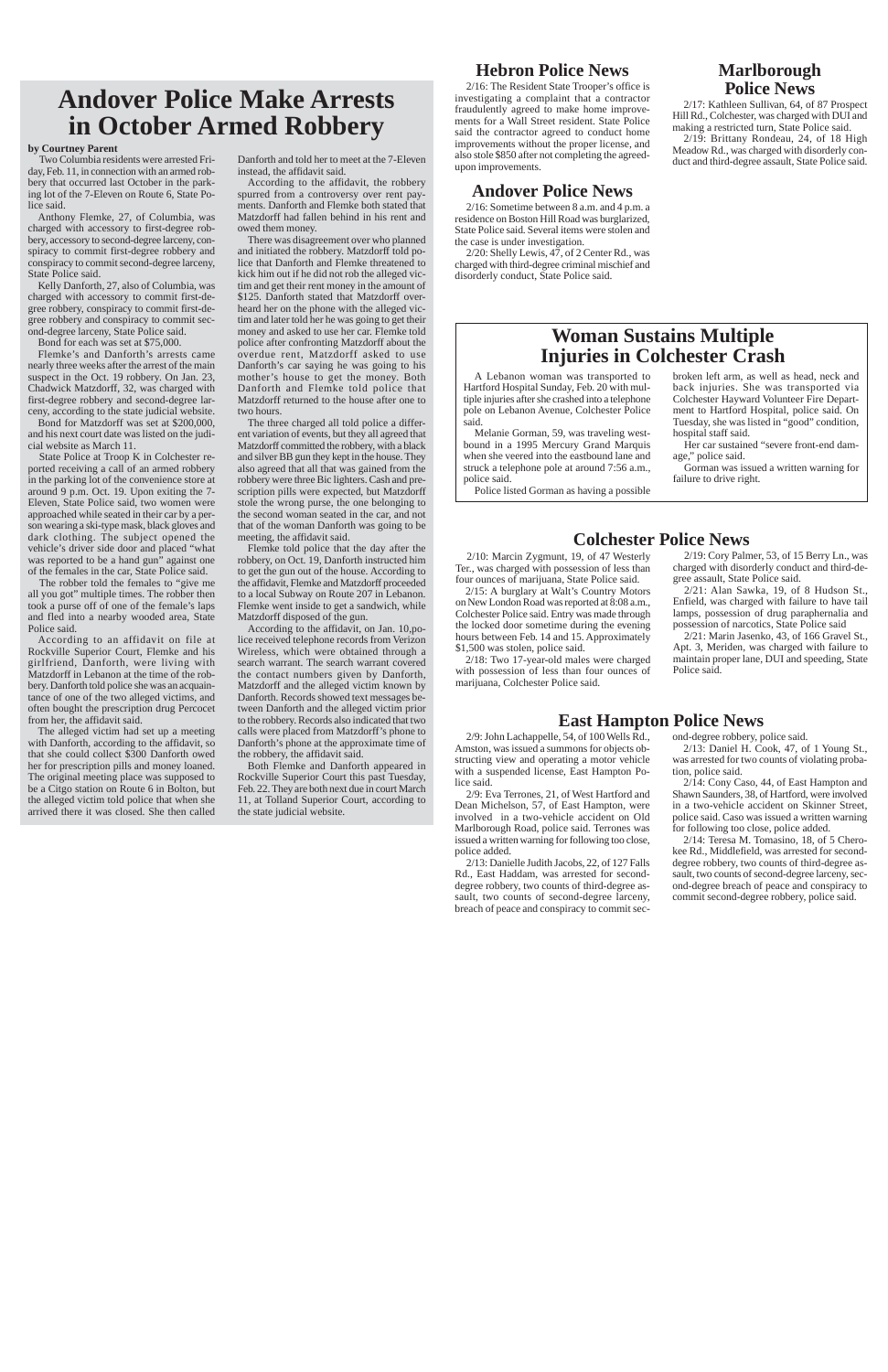# **Obituaries**

## *East Hampton*

# Dorothea Hall Leydens

Dorothea Elizabeth (Enegren) Hall Leydens, 90, of Haddam Neck, widow of the late Malcolm M. Hall and the late Issac "Ike" Leydens, died Sunday, Feb. 20 at Middlesex Hospital.

Born May 4, 1920 in Staten Island, NY, she was the daughter of the late David and Anna (Anderson) Enegren.

She had lived in Haddam Neck for the past 87 years. She was a member of the Haddam Neck Covenant Church and a former member of the Church Choir. Dorothy was the former owner and president of Bailey's Express, Inc. and had previously worked for the former Connecticut Bank & Trust.

She was an avid lifelong Red Sox fan, and she loved to crochet and knit. She was a real old fashioned grandmother who would always have cookies for her grandchildren and would knit hats and mittens for them.

Besides her parents and husbands she was also predeceased by her only son, and daughter-in-law, John M. Hall Sr. and Beverly A. Hall; and a sister, Eleanor Day.

She leaves to mourn her passing her grandchildren, Heather Mokoski of Amston, Michael Stevens of Haddam Neck, Holly Cavanaugh of East Hampton, John M. Hall Jr. of Auburn, MA, and Joshua Hall of Haddam Neck; eight greatgrandchildren, Amelia, Zachary, Hannah, Caleb, Jason, Aldan, Keegan and Colton; nephews, Miles, Jonathan and Rodney Day; and a sisterin-law, Pauline Leonard.

Funeral services will be held today, Feb. 25 at 11 a.m. in the Haddam Neck Covenant Church with the Rev. Shelley Timber officiating. Burial will be in Rock Landing Cemetery.

Friends called at the Spencer Funeral Home on Thursday, Feb. 24.

Memorial donations may be made to the East Hampton Ambulance Association, P.O. Box 144, East Hampton, CT 06424.

To leave online condolences visit www.spencer funeralhomeinc.com.

## *Marlborough*

# Thomas Whitney Hooker

Thomas Whitney Hooker, 55, of Marlborough and formerly of Gilead, passed away Thursday, Feb. 17, at the Middlesex Hospital after a brief illness. Born July 29, 1955, in Hartford, he was a son of John J. and Martha (Whitney) Hooker of Gilead.

In addition to his parents, he is survived by his brother, Jack and wife, Sandy of Hebron; his sister, Mary O'Dea and her husband, John of Laurel, MD; a nephew, Jeff Hooker of Marlborough and a niece, Karen Hooker of New York City.

He will also be missed by his longtime caregivers and second "family" at the Jerry Daniels Group Home in Marlborough, where he resided. Though he was limited in many functional abilities due to Down syndrome, he always possessed a happy and loving spirit which endeared his caregivers and family to him. With a smile and a hug he became a friend.

Remembrances of his life will be shared with the caregivers at the Jerry Daniels Group Home at a time to be arranged and graveside services at the Gilead Cemetery will be observed in the spring at the convenience of the family.

The family wishes to thank the many dedicated caregivers who touched Tommy's life, especially those at the group home.

Donations can be made to the Gilead Congregational Church Memorial Garden,

Gilead Street, Hebron, CT 06248

Care of arrangements has been entrusted to the Aurora-McCarthy Funeral Home of Colchester. For online condolences, visit **auroramccarthy** funeralhome.com.

## *Portland*

# Alfred H. Puida

Alfred Henry Puida, 84, of Portland, beloved husband of Lois (Gordon) Puida for 61 years, passed away Friday, Feb. 18, at Middlesex Hospital. Born in Hartford, he was the son of the late William and Constance (Miller) Puida.

Al lived in Portland for 56 years, worked as an electrical engineer for Northeast Utilities for 36 years and was the first branch president of the Cromwell Ward of The Church of Jesus Christ of Latter-Day Saints. He was a veteran of WWII, serving in the US Navy and loved woodworking, gardening and animals.

Besides his wife, he is survived by two sons, William A. Puida and his wife Sarah of Portland and James L. Puida and his wife Sherri of South Windsor; his daughter, Devra Viers and her husband Douglas of Springhill, FL; 12 grandchildren, Robert and his wife, Kimberly, Stewart, Travis, Clayton, Douglas, James and his wife, Lauren, Brennan, Elyse, Adam, Ashley, Matthew and Hunter; and two great-grandchildren, Christopher and Taelor.

Funeral services will be held today, Feb. 25, at 11 a.m., at The Church of Jesus Christ of Latter-Day Saints, 130 South St., Cromwell. Burial will be in the spring in the Swedish Cemetery in Portland. Friends called Thursday, Feb. 24, at the Cromwell Funeral Home, 506 Main St., Cromwell.

Friends who prefer may make donations in Al's memory to The Children's Tumor Foundation, 95 Pine St., 16th Floor, New York, NY 10005 or ctf.org.

Messages of condolence may be sent to the family at doolittlefuneralservice.com.

## *Portland*

# Henry J. Trella

Henry J. Trella, 82, died Saturday, Feb. 19, at Hartford Hospital. Born in Meriden on Oct. 31, 1928, a son of the late Peter and Nellie (Yara) Trella, Henry attended St. Stanislaus and Wilcox Technical Schools.

Henry worked for W&S Blackington Silver Co. prior to entering the Army where he served in Korea from 1951-53. After his honorable discharge, Henry worked for the Meriden Board of Education for 30 years, until his retirement in 1989. He was a resident of Portland for the past 50 years in a home he built himself on lakefront property.

Henry was always an avid outdoor enthusiast exemplified by his ice-skating at Hubbard Park in earlier years, to hunting, fishing, crabbing and clamming throughout his life. He was a member of the Portland Farmers Fish & Game Club as well as the New Haven Raccoon Club in Durham.

Henry is survived by his brothers, Ted, Benny, Peter and Joe and their respective spouses; his sisters, Emily Bryda and Stasia Murphy; many nieces and nephews to whom he was "favorite" uncle; and several great nieces and great nephews.

He was predeceased by brothers, Cas, Stanley and Ed; his sister, Helen Tone; nephews, Gary and Dennis and a great niece, Marcy Trella.

Funeral services were held Thursday, Feb. 24, from the John J. Ferry and Sons Funeral Home, 88 East Main St., Meriden, CT 06450 and St. Stanislaus Church for a Mass of Christian Burial. Internment will be in St. Stanislaus Cemetery. His family received relatives and friends Wednesday, Feb. 23, at the funeral home.

In lieu of flowers, gifts in Henry's memory may be sent to St. Stanislaus Church or School, 82 Akron Street, Meriden, CT 06450.

Condolences may be expressed at jferryfh.com.

## *Portland*

# Peter Brandon

Peter John Brandon, 74, of Portland, husband of Stephanie (Dell'Agnese) Brandon, passed away on Wednesday, Feb. 16, in Niantic. Born in Hartford, he was the son of the late John and Shirley (Carnell) Brandon.

Peter lived in Portland for 28 years and in Niantic for the last year. He graduated from the University of Hartford with a Bachelor's Degree and a Master's Degree, and retired from Kuhn Employment Agency in 1999.

Besides his wife, Peter is survived by three daughters, Selena Molinaro and her husband, John Woolard, Suriporn S. Sirivongsack, and Nutip Sriphonkang; two granddaughters, Heather Shonta and Nutnaree Pangparu; a brother, John Brandon and his wife, Lori, of West Hartford; a sister, Judy Nigro and her husband, Tom, of Fort Myers, FL; a niece, Ashley Brandon; and two nephews, Jake Brandon and Tom Nigro.

A memorial service will be held on Saturday, Feb. 26 at 1 p.m. at The Church of the Holy Trinity, 381 Main St., Middletown, with the Rev. Margaret H. Minnick officiating.

Burial will be at the convenience of the family. There will be no calling hours.

In lieu of flowers, friends may make donations in Peter's memory to Hospice of Southeastern CT, 227 Dunham St., Norwich, CT 06360, The Church of the Holy Trinity, 381 Main St., Middletown, CT 06457, or First Congregational Church of Haddam, P.O. Box 215, Haddam, CT 06438.

Messages of condolence may be sent to the family at doolittlefuneralservice.com.

The Doolittle Funeral Home, 14 Old Church St., Middletown is handling the arrangements.

### *Colchester*

# Harold L. Ross Jr.

Harold L. Ross, Jr., "Skip," 51, of Colchester, beloved husband of Linda (Gebert) Ross, passed away unexpectedly Friday, Feb. 18, at the Marlborough Clinic. Born Oct. 6, 1959, in Norwich, he was a son of Harold L. Ross Sr. of Colchester and the late Gloria (Shaw) Ross.

Skip was a hard-working and dedicated custodian for the Colchester school system for the past 30 years. Early on, he met the love of his life, Linda, at work, and they were married on June 21, 1986 at the Colchester Federated Church.

In his spare time, he was a Facebook fan and enjoyed playing "Farmville" and "Call of Duty." He will be remembered for the imprint that he made upon the entire Colchester school system and the community-at-large; and for his absolute love and devotion for his entire family and large circle of friends

In addition to his father and his wife of 24 years, he is survived by the second love of his life, his daughter, Samantha of Colchester; his sister and brother-in-law, Phyllis and Robert Taylor of Bozrah; two brothers, Robert and Wayne, both of Colchester; dear friends, Rose and Howard Daniels of Colchester, Judy Kudrak of East Hampton, Barbara and David Hock of Colchester and Rex Walden of East Hampton and their families; and numerous extended family members and friends. Friends called Monday, Feb. 21, at the Aurora-McCarthy Funeral Home, 167 Old Hartford Rd., Colchester. A chapel service followed. Burial will be private.



In lieu of flowers, donations in his memory may be made to Bacon Academy Music Dept., 611 Norwich Ave., Colchester, CT 06415.

For online condolences, visit auroramccarthy funeralhome.com.

# *Colchester*

David Alan Lewis Sr.

David Alan Lewis Sr., 67, of Palatka, FL, formerly of Colchester, passed away unexpectedly at his residence Saturday, Feb. 19. He was born in Willimantic, and had been a resident of Palatka for the last five years, coming from Colchester.

David was a father and mentor to every person who was

blessed enough to have him in their life. His infectious smile, fun-loving personality and humor will be missed by all. Some of his favorite hobbies were hunting, fishing and collecting coins. He enjoyed spending time with his children most. He was an entrepreneur who built many successful businesses including construction, insurance and restaurants. He was a member of many organizations including the Moose Lodge 184 of Palatka as well as prior membership in Connecticut.

He is preceded in death by his mother, Mary Lewis; and two brothers, Carlton Lewis and Douglas Lewis; and his former wife, Dorothy Fedus Lewis.

Survivors include his father, Lt. Col. Eugene Hall Lewis Sr., U.S. Army (Ret.), of Willimantic; three sons, David Alan Lewis Jr. of Waterford, Darryl Lewis (Susanne Allen) of Colchester and Douglas Lloyd Lewis (Jennifer Riley) of Colchester; one daughter, Christina Leigh Lewis of Colchester; three brothers, Eugene Hall Lewis, Jr., Gregory Paul Lewis and Robert Michael Lewis, all of Willimantic; three grandchildren, Connor Jacob Lewis, Christian David Charpentier and Allie Mae Lewis; and his former wife, Sandy Lockhart Lewis of Colchester.

He will forever be missed and remembered by not only his family but by all the close friends he has made through the years.

A memorial Service in celebration of his life will be held at the Aurora McCarthy Funeral Home, 167 Old Hartford Rd., Colchester, on Sunday, Feb. 27, at 2 p.m. The family will receive friends one hour prior to the service.

In lieu of flowers, donations can be made to the ASPCA, 520 8th Ave., 7th Fl. , NY, NY 10018,

in honor of his dog, Skyler. condolences, visit auroramccarthyfuneralhome.com.

# *Colchester*

# Thomas Jarboe Sr.

Thomas Agustin Jarboe Sr., 86, of Colchester, formerly of East Killingly and Southington, peacefully passed away Monday, Feb. 21, at Middlesex Hospital. Thomas was born July 28, 1924, in Whitesville, KY, to the late Hilary L. Jarboe Sr. and Mary Bartley Jarboe.

A typical good old boy from Kentucky, he loved his country and his horses. At the age of 16 he joined the Civilian Conservation Corps Camp followed by the National Youth Administration before serving with the Merchant Marines in World War II. Thomas married Dorothy Hoff, his loving wife for nearly 67 years. Together they raised a family of four in Southington, where he worked for Pratt & Whitney before opening a Sunoco gas station on Queen Street in 1962. It was there that he began his life-long dream of raising and racing horses; Poppy's dream, Lil' Guy and Brownie were always close to his heart.

After leaving Pratt he worked for New Departure as a barring foreman. He temporarily moved back down south for two years to help set up a plant in Shreveport, LA, before retiring to East Killingly where he continued to own and train horses with his eldest son. Over the past few years he became interested in genealogy, tracing his roots back to 1760. It was deeply important to him that this information be passed down to his grandchildren and great grandchildren.

Besides his wife Dorothy, Thomas is survived by a daughter, Diane, and her husband John Kendrick of Colchester; three sons, Thomas A. Jarboe Jr. of East Killingly, James P. and wife Barbara Jarboe of East Putnam, Gary A. and wife Amy Jarboe of Plainville; his grandchildren, Meghan Jarboe Gaignard, Erik Jarboe, James Jarboe Jr., Justin Jarboe Kevin Kendrick, Robin Bushnell Jarboe Gardner Robert Bushnell III; and several great-grandchildren.

He was predeceased by four brothers, James E., Joseph H., Hilary L. Jr., Paul P. Jarboe, and

his sister, Lillian "Sis" Barnett.

A memorial service will be held at 11 a.m. Saturday, Feb. 26, at the Belmont/Sabrowski Funeral Home, 144 South Main St., Colchester. Visitation will be one hour prior to the service.

Donations may be made to the American Heart Association in his memory.